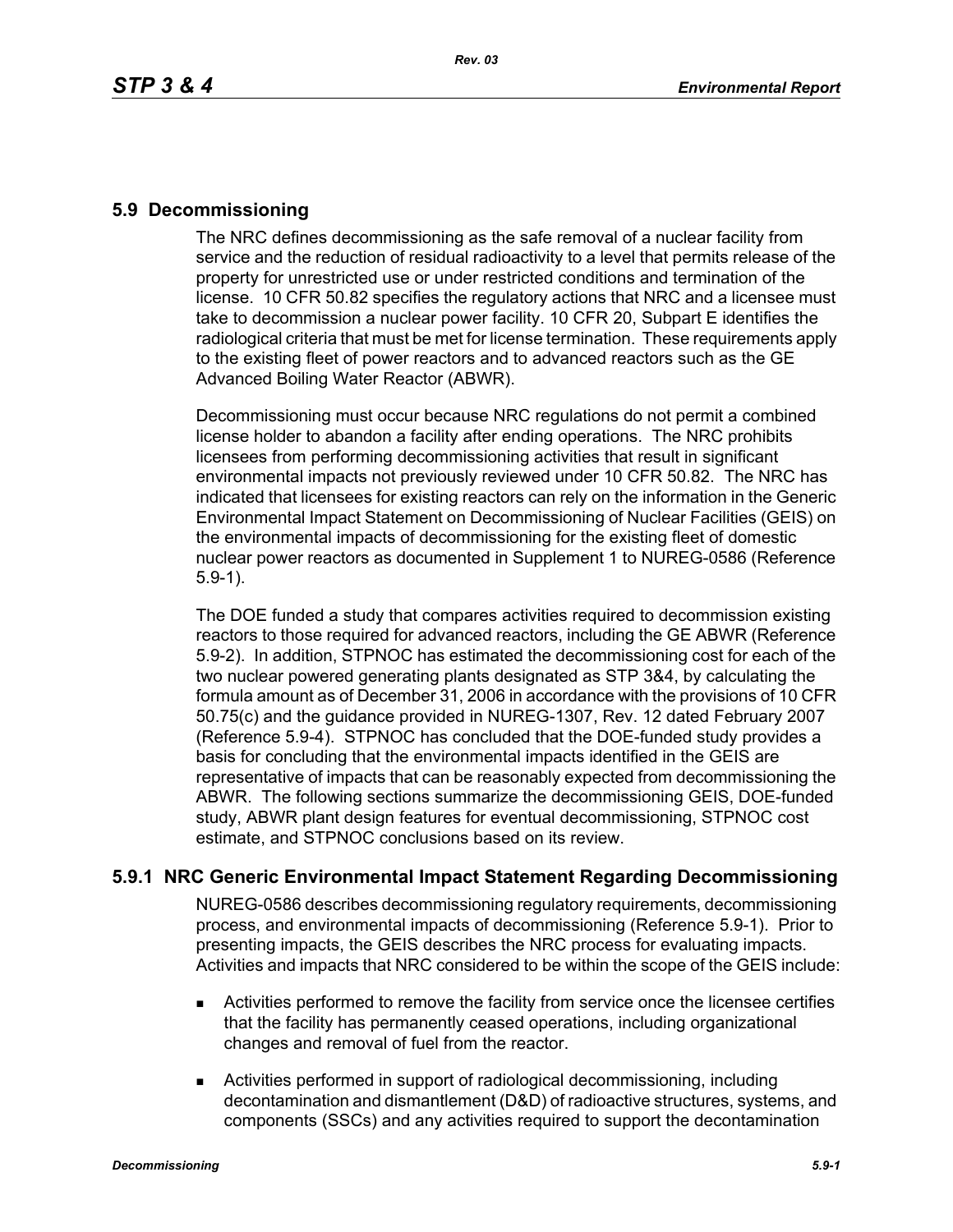and dismantlement process such as isolating the spent fuel pool to reduce the scope of required safeguards and security systems so D&D can proceed on the balance of the facility without affecting the spent fuel.

- **EXECT:** Activities performed in support of dismantlement of nonradiological SSCs, such as diesel generator buildings and cooling towers.
- Activities performed up to license termination and their resulting impacts as provided by the definition of decommissioning, including shipment and processing of radioactive waste.
- Nonradiological impacts occurring after license termination from activities conducted during decommissioning.
- Activities related to release of the facility.
- **Human health impacts from radiological and nonradiological decommissioning** activities.

According to Section 5.9 of NUREG-1555 (Reference 5.9-3), studies of social and environmental effects of decommissioning large commercial power generating units have not identified any significant impacts beyond those considered in the GEIS on decommissioning. The GEIS evaluates the environmental impact of the following three decommissioning methods:

- **DECON** The equipment, structures, and portions of the facility and site that contain radioactive contaminants are removed or decontaminated to a level that permits termination of the license shortly after cessation of operations.
- SAFSTOR The facility is placed in a safe stable condition and maintained in that state (safe storage) until it is subsequently decontaminated and dismantled to levels that permit license termination. During SAFSTOR, a facility is left intact, but the fuel is removed from the reactor vessel and radioactive liquids are drained from systems and components and then processed. Radioactive decay occurs during the SAFSTOR period, thus reducing the quantity of contaminated and radioactive material that must be disposed of during the decontamination and dismantlement of the facility at the end of the storage period.
- ENTOMB This alternative involves encasing radioactive SSCs in a structurally long-lived substance, such as concrete. The entombed structure is appropriately maintained, and continued surveillance is carried out until the radioactivity decays to a level that permits termination of the license.

Definitive plans for decommissioning are required by the NRC after a decision has been made to cease operations. The general environmental impacts are summarized in this section, because detailed analyses of decommissioning alternatives are not prepared until cessation of operations.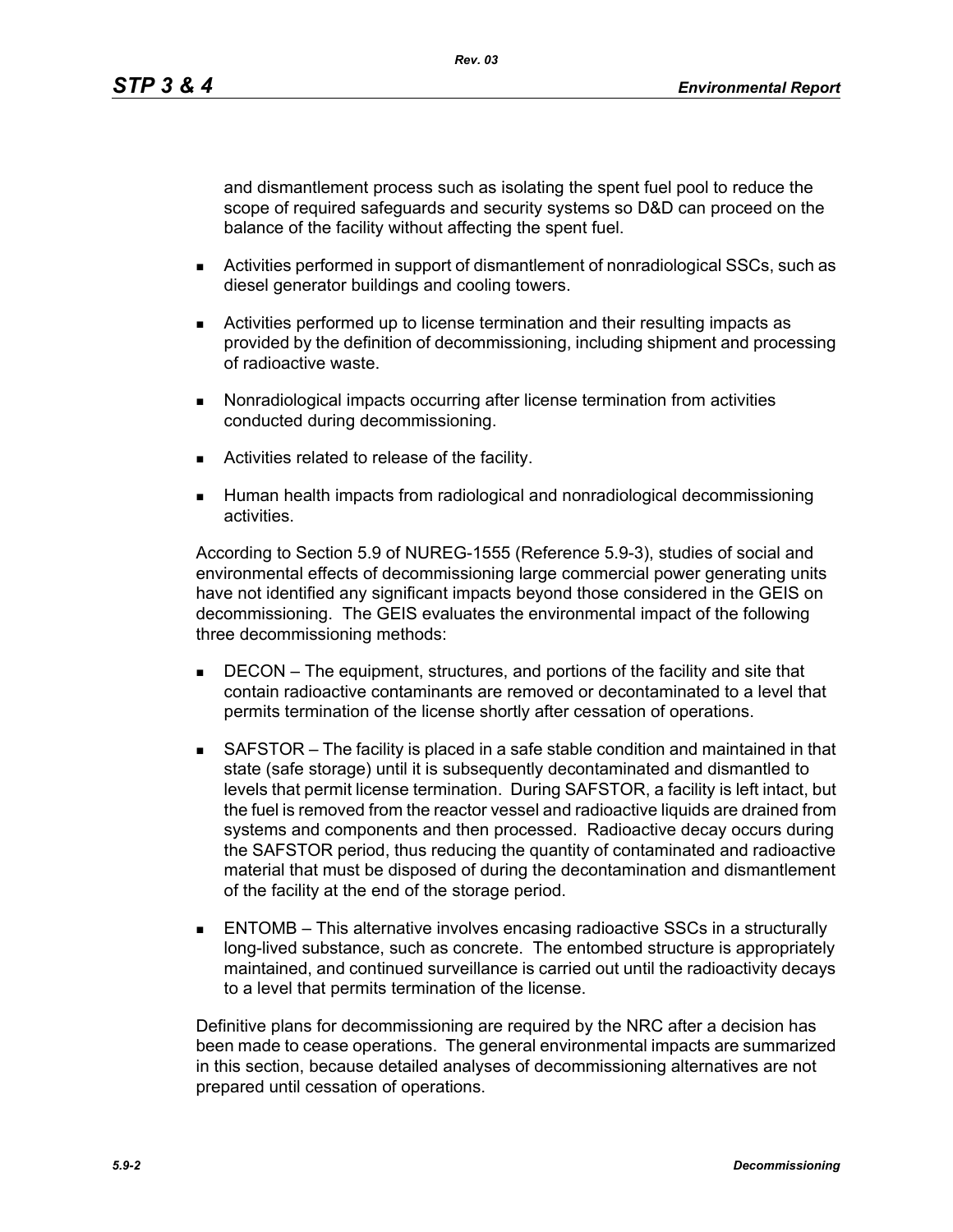As discussed in NUREG-0586, decommissioning a nuclear facility that has reached the end of its useful life generally has a positive environmental impact. The air quality, water quality, and ecological impacts of decommissioning are expected to be substantially smaller than those of power plant construction or operation because the level of activity and the releases to the environment are expected to be smaller during decommissioning than during construction and operation. The major environmental impact, regardless of the specific decommissioning option selected, is the commitment of small amounts of land for waste burial in exchange for the potential reuse of the land where the facility is located. Socioeconomic impacts of decommissioning will result from the demands on, and contributions to, the community by the workers employed to decommission a power plant (Reference 5.9-3).

Experience with decommissioned power plants has shown that the occupational exposures during the decommissioning period are comparable to those associated with refueling and plant maintenance when a plant is operational. Each potential decommissioning alternative will have radiological impacts from the transport of materials to their disposal sites. The expected impact from this transportation activity will not be significantly different from normal operations (Reference 5.9-3).

#### **5.9.2 DOE-Funded Study on Decommissioning Costs**

The total cost of decommissioning depends on many factors, including the sequence and timing of the various stages of the program, location of the facility, current radioactive waste burial costs, and plans for spent fuel storage. To ensure that a lack of funds does not result in delays in or improper conduct of decommissioning that may adversely affect public health and safety, 10 CFR 50.75 requires that operating license applicants and licensees provide reasonable assurance that adequate funds for performing decommissioning will be available at the end of operation. To provide this assurance, the regulation requires that two factors be considered: (1) the amount of funds needed for decommissioning, and (2) the method used to provide financial assurance. At its discretion, an applicant may submit a certification based either on the formulas provided in 10 CFR 50.75 or, when a higher funding level is desired, on a facility-specific cost estimate that is equal to or greater than that calculated using the formula in 10 CFR 50.75, consistent with guidance provided by Regulatory Guide 1.159 (Reference 5.9-5).

To support development of advanced reactors for production of electric power and to establish the requirements for providing reasonable assurance that adequate funds for performing decommissioning will be available at the end of plant operations, a study was commissioned by DOE (Reference 5.9-2). The study presents estimates of the costs to decommission the advanced reactor designs following a scheduled cessation of plant operations. Four reactor types were evaluated in this report: the GE ABWR, the GE Economic Simplified Boiling Water Reactor (ESBWR), the Westinghouse Advanced Passive Pressurized Water Reactor (AP1000), and the Atomic Energy of Canada, Limited (AECL) Advanced CANDU Reactor (ACR-700). The cost analysis described in the study is based on the prompt decommissioning alternative, or DECON, as defined in NUREG-0586. The DECON alternative is also the basis for the NRC funding regulations in 10 CFR 50.75 and use of the DECON alternative for the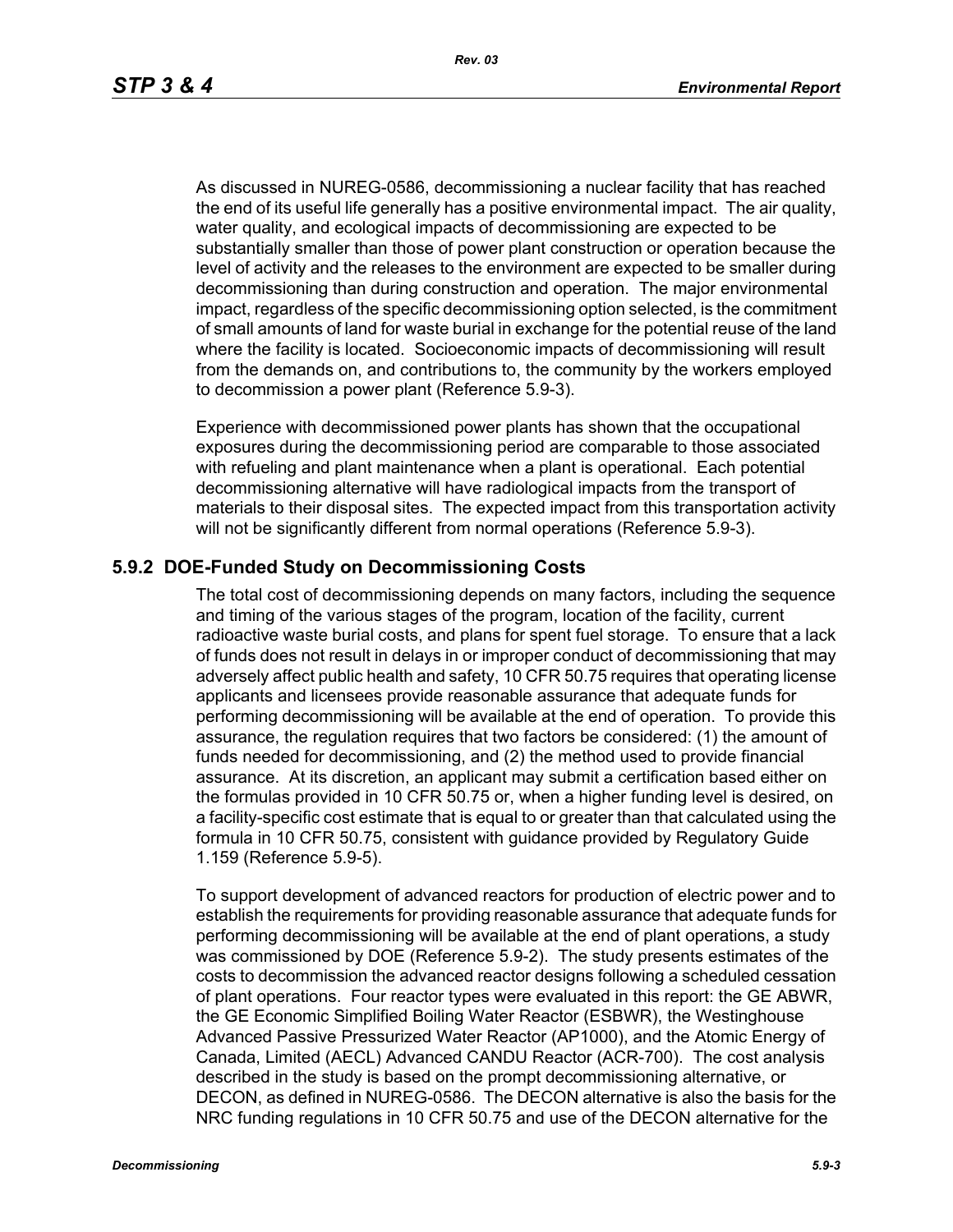advanced reactor designs facilitates the comparison with NRC estimates and financial provisions.

DECON comprises four distinct periods of effort:

- *(1)* Pre-shutdown planning/engineering
- *(2)* Plant deactivation and transition (no activities are conducted during this period that will affect the safe operation of the spent fuel pool)
- *(3)* Decontamination and dismantlement with concurrent operations in the spentfuel pool until the pool inventory is zero
- *(4)* License termination

Each of the decommissioning activities evaluated in the GEIS is performed during one or more of the periods identified above. Because of the delays in development of the federal waste management system, it may be necessary to continue operation of a dry fuel storage facility on the reactor site after the reactor systems have been dismantled and the reactor nuclear license terminated.

The cost estimates described in the DOE study were developed using the same cost estimating methodology used by NRC and consider the typical features of a generic site located in the southeast, including the nuclear steam supply systems, power generation systems, support services, site buildings, and ancillary facilities. STPNOC considers this to be a valid approach for STP 3 & 4. The estimates are based on numerous fundamental assumptions, including labor costs, low-level radioactive waste disposal costs and practices, regulatory requirements, and project contingencies. The primary cost contributors identified in the study are either labor-related or associated with the management and disposition of the radioactive waste. Overall, the DOE study concluded that with consistent operating and management assumptions, the total decommissioning costs projected for the advanced reactor designs are comparable to those projected by NRC for operating reactors with appropriate reductions in costs due to reduced physical plant inventories (Reference 5.9-2).

# **5.9.3 ABWR Plant Design Features for Decommissioning**

The reduction of personnel exposure during decommissioning depends to a large extent on the same general principles for occupational exposure as for normal operations. The ABWR design emphasizes the use of materials selected to have low corrosion rates and reduced buildup of radioactivity on equipment, resulting in lower radiation fields after plant operations and lower activity rates to contend with during the decommissioning process. Decontamination connections on equipment used for light decontamination prior to maintenance can be successfully used to perform heavy acid wash decontamination after final operations to remove more embedded contaminants. The overall design of the plant allows for repair and maintenance including change-out of all major equipment with a few limited exceptions. This allows for all the plant equipment to be readily removed from the buildings after shutdown for disassembly, decontamination, and disposal. Special attention has been given in the design to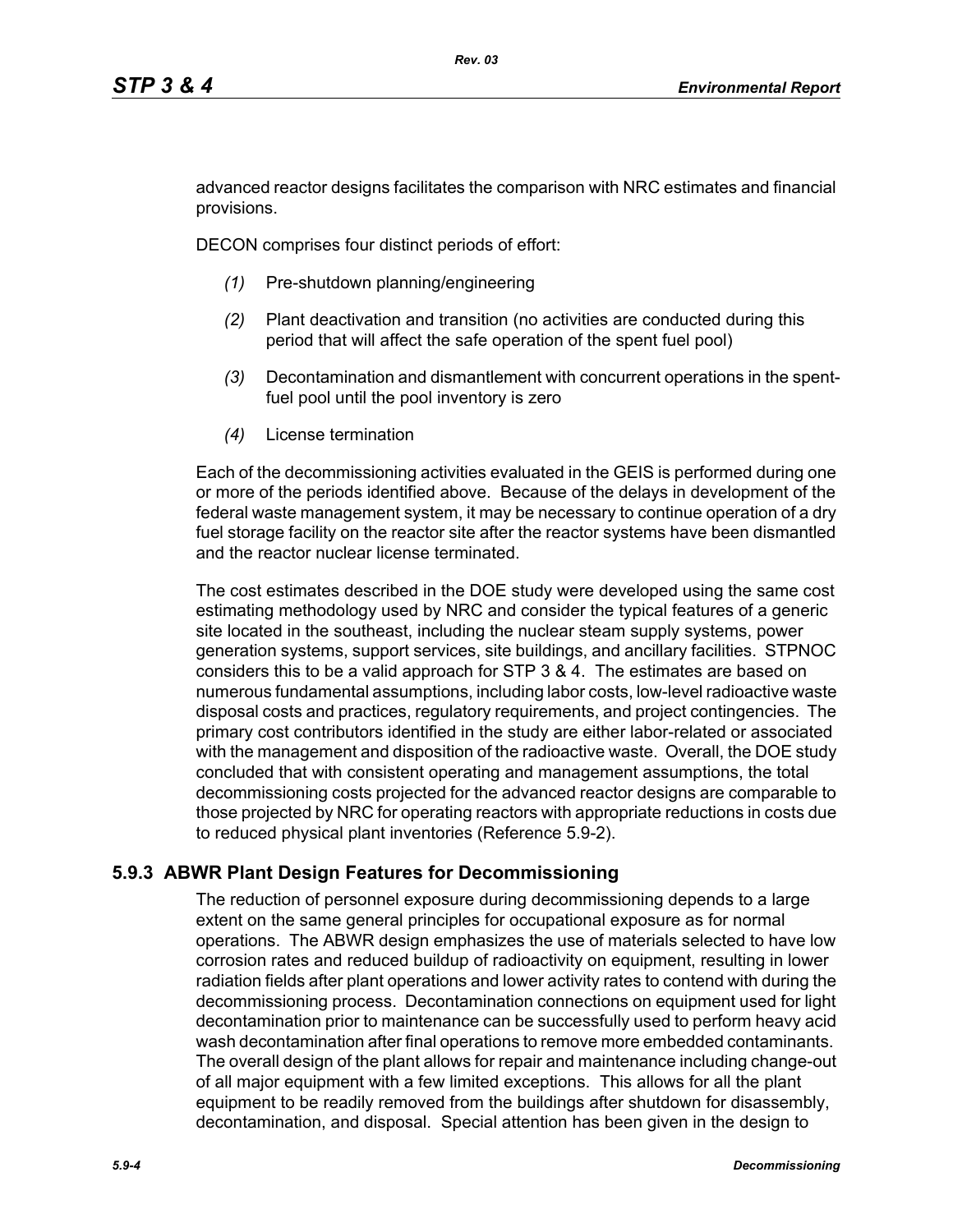*Rev. 03*

provide access and equipment handling capabilities for the maintenance of major components. These design features, such as overhead monorails, lifting devices, and in-place ladders enhance access and removal of equipment and access to all parts of the plant except those most heavily contaminated. Additionally, two operational activities have a significant effect on decommissioning: (1) maintenance of plant water chemistry within existing limitations to minimize contamination, and (2) maintaining records of plant modifications to minimize post-operational uncertainty due to changes in equipment, piping, and electrical routing or inventive modifications.

# **5.9.4 STP Units 3 and 4 Decommissioning Cost Estimate**

STPNOC has established a decommissioning cost estimate for each of the GE ABWR units proposed to be constructed on the STP site in order to assess the financial obligations pertaining to the eventual decommissioning of the two units. Part 1.4 of the COLA describes the plans for providing financial assurance for the decommissioning of the two units and includes a certification regarding the cost estimate for each unit, which is provided in Table 1.4 appended to Part 1 of the COLA. The cost estimate or "formula amount" for the minimum certification is calculated in accordance with the provisions of 10 CFR 50.75(c) and the guidance provided in NUREG-1307, Rev. 12 dated February 2007 (Reference 5.9-4), which assumes the DECON decommissioning alternative. The estimate assumes the removal of all contaminated and activated plant components and structural materials such that the owner may then have unrestricted use of the site with no further requirements for an operating license. Similar to the DOE study, the primary cost contributors identified are labor-related or associated with the management and disposition of the radioactive waste.

The STPNOC projected cost to decommission each of the GE ABWRs is estimated to be approximately \$517 million, reported in end of year 2006 dollars. This minimum certification amount for each plant was calculated using the formula delineated in 10 CFR 50.75(c)(1) and appropriate escalation indices, including the waste burial factor provided in NUREG-1307, Rev. 12, for the vendor waste processing option.

# **5.9.5 Conclusions**

STPNOC compared the activities analyzed in the GEIS of the environmental impacts associated with decommissioning the existing fleet of domestic nuclear power reactors with the activities that form the basis for decommissioning cost estimates prepared by DOE for advanced reactor designs and determined that the scope of activities is the same. Projected physical plant inventories associated with advanced reactor designs will generally be less than those for currently operating power reactors due to advances in technology that simplify maintenance and benefit decommissioning. Based on this comparison, STPNOC has concluded that the environmental impacts identified in the GEIS are representative of impacts that can be reasonably expected from decommissioning the GE ABWR.

STPNOC has projected a total decommissioning cost estimate using the NRC's formula amount in accordance with 10 CFR 50.75(c)(1). The cost projected to decommission two GE ABWRs using the DECON alternative is estimated to be \$1.034 billion, reported in end of year 2006 dollars. As permitted by NRC's rules, the